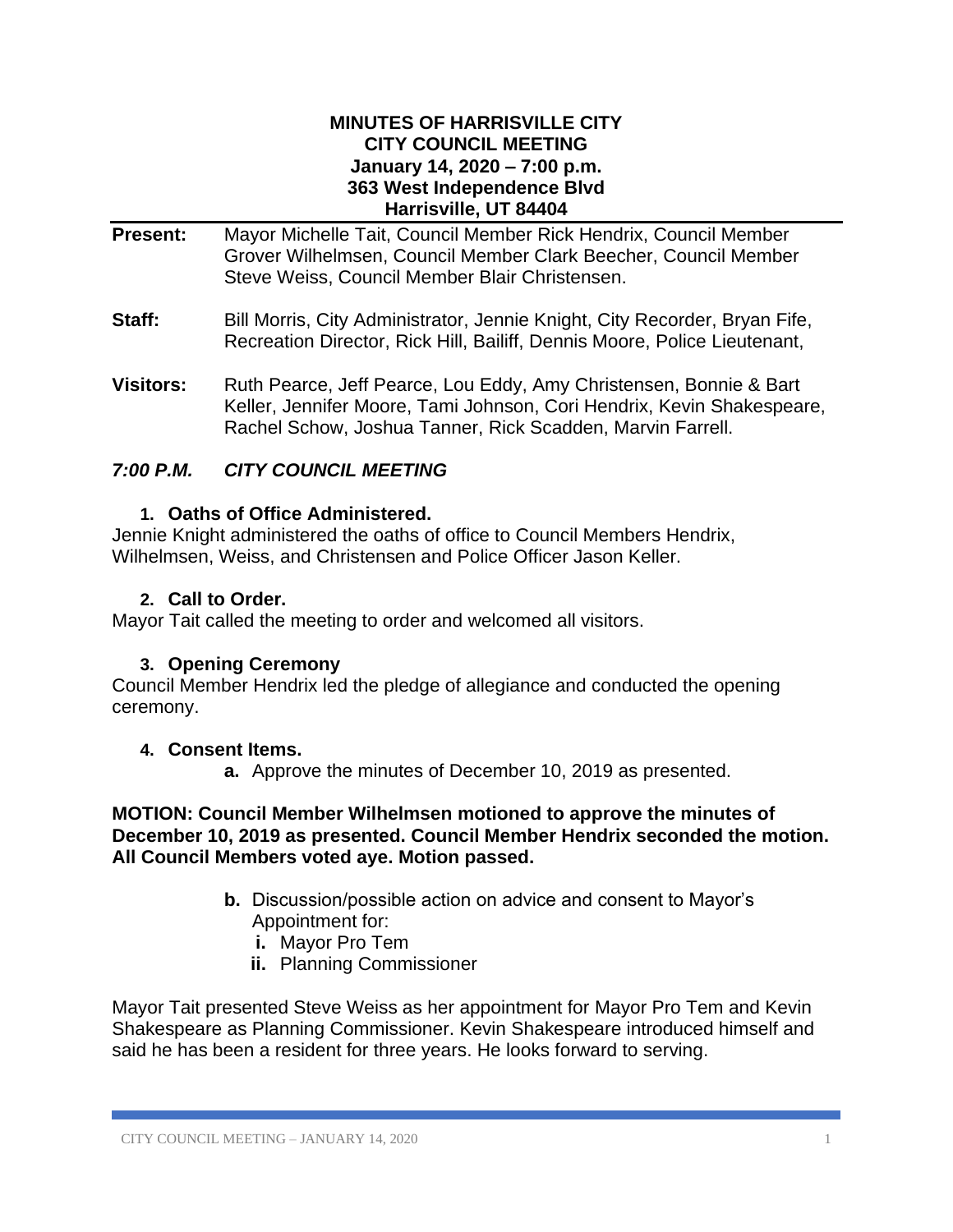**MOTION: Council Member Beecher motioned to ratify the Mayor's appointment of Steve Weiss as Mayor Pro Tem and Kevin Shakespeare as Planning Commissioner. Council Member Christensen seconded the motion. All Council Members voted aye. Motion passed.** 

# **5. Business Items.**

**a.** Presentation of the FY2018-19 audit report.

Jeff Ambrose presented the latest fiscal audit report. He thanked staff for their help providing the appropriate documentation for the report.

He reviewed the independent audit report saying the financial statements are fairly stated and no adjustments were made other than pension numbers provided by URS. The city received a clean audit opinion.

He reviewed the statement of net position, explaining there has been fairly significant construction within this fiscal year and the city purchased some assets. Net position is up; meaning total assets against total liabilities. No debt other than current operating debt, including no bonded debt or capital leases. The city owns about 94 percent of our assets, which is a nice position to be in. There was a \$117,000 increase to cash. The Statement of activities was reviewed, pointing out the net expenses. Expenses and business types were also reviewed, which includes specific charges for services and net cost to provide those services.

General revenues include revenue from property tax and sales tax. The overall expenses decreased over the year with operating grants and contributions. Additionally, road construction was completed with reimbursement from the County.

Accounts payable decreased, where some of the fund balance was used to balance out the previous year.

Capital assets and long-term debt were reviewed. Taxes were up, majority from sales tax. Licenses and permits were down over the year. Overall total revenue declined; expenditures were down as well. Detail statements from enterprise funds were reviewed, including the new street hydrant fund added this year. Resulting in a positive net income for the year in the enterprise funds. Statement of cash flows was reviewed; including road funds and purchases in motor pool with tractor and vehicles.

The required disclosure with our participation in the URS fund. This is if the city was to shut down what liability the city has with URS. Review of the schedule of expenses in the general fund. Two funds overspent the proposed budget; city administration and police. This amounts to 1.3% of the total expense; not something big but keep an eye on. GATSBY requirement was reviewed. State audit reports were reviewed.

Government auditing requirements; no issues with internal control were found. There are no changes in scope, no disagreements, or significant audit adjustments. The city received some healthy grants from Weber County to help with construction costs. Even with the change in net position, the city still has healthy numbers. Mayor Tait thanked Jeff Ambrose for his effort and presentation.

### **b. Discussion/possible action to adopt Harrisville Ordinance 503: Mixed-Use and Infill Development.**

Bill Morris reminded Council this item was tabled from the last meeting. He reviewed the changes made which includes the "findings and intent" section, making this clearer, and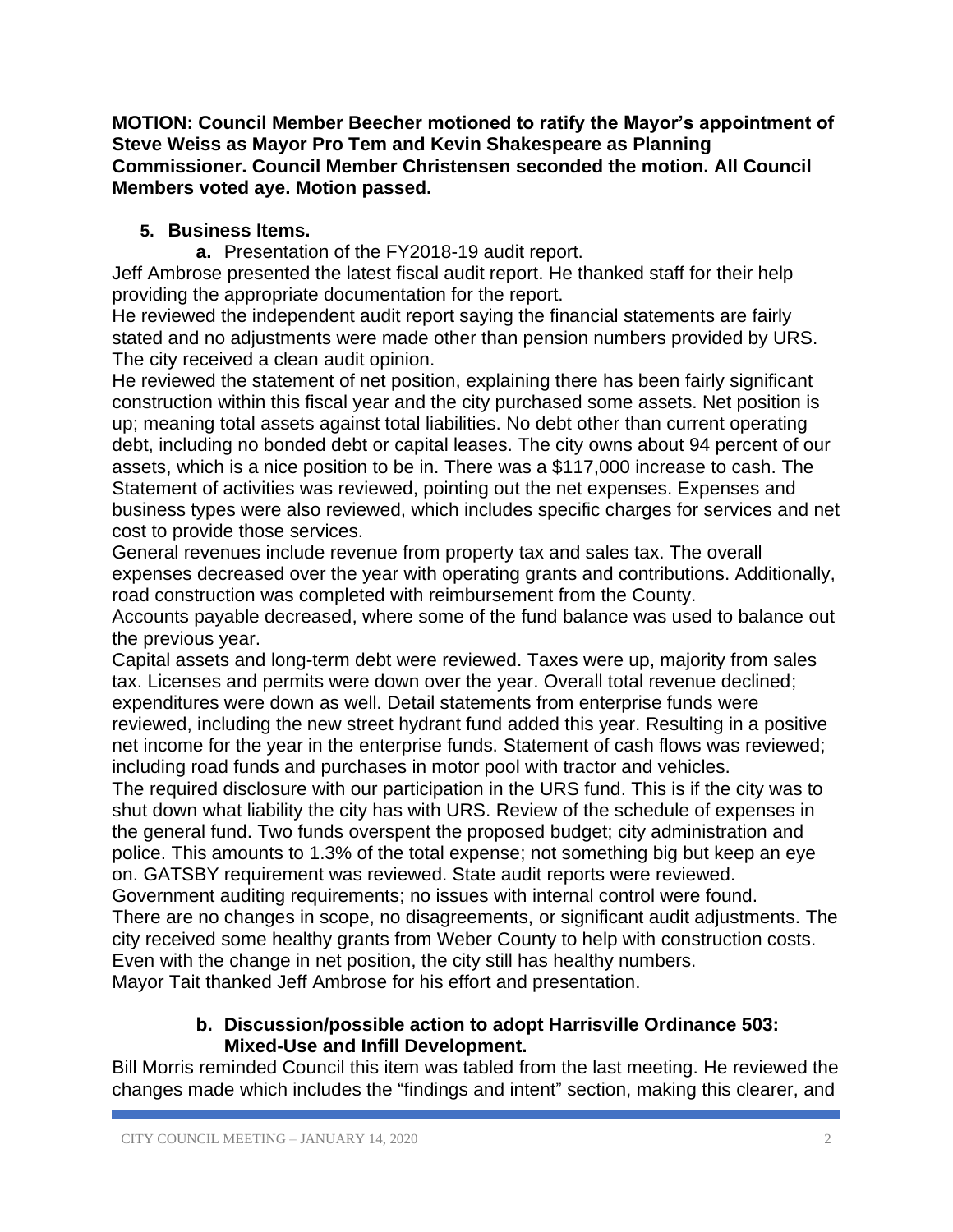the three types of sub zoning. The section regarding commercial mixed-use did not seem like a good fit for now; with concern to having bottom level commercial and 4 story buildings. The last section residential infill was left unchanged.

Council Member Hendrix asked if the intent of this ordinance is to keep things clear and not overwhelm and confuse people. He expressed concern with where the setbacks and standards will be included. Bill Morris said the development agreement will include all of these specifics. As application is made for zoning changes, they will meet in a work session to discuss the proposal. There is high level of discretion, since this is a legislative decision on the governing documents. He pointed out this does not restrict them from using current standards.

Council Member Hendrix asked about the mixed-use residential and what amenities would be included. Bill Morris responded if a club house was included in a development, a café or coffee shop would be allowed in a residential zone.

A typo was corrected in the fee schedule. The process in map such to the property was rewritten to "maps attached to the property". Council Member Hendrix asked why the word "intensity" was used rather than "density". Bill Morris explained this ordinance includes commercial developments as well as "intensity" seemed like a better fit. Council Member Hendrix asked for clarification on the sections of the municipal code that will be repealed. Bill Morris reviewed these sections, which repeal the current limited mixed-use ordinance. The whereas clause was corrected to include this additional meeting date.

**MOTION: Council Member Weiss motioned to adopt Harrisville Ordinance 503: Mixed-Use and Infill Development with amendments. Council Member Wilhelmsen seconded the motion. A Roll Call Vote was taken.**

| <b>Council Member Christensen</b> | Yes        |
|-----------------------------------|------------|
| <b>Council Member Weiss</b>       | <b>Yes</b> |
| <b>Council Member Beecher</b>     | <b>Yes</b> |
| <b>Council Member Wilhelmsen</b>  | <b>Yes</b> |
| <b>Council Member Hendrix</b>     | <b>Yes</b> |

### **Motion passed 5-0.**

**c. Discussion/possible action to adopt the 2020 Meeting Schedule**. Bill Morris reviewed the 2020 meeting schedule. Mayor Tait pointed out the meeting schedule includes one meeting per month with additional meetings as optional.

**MOTION: Council Member Hendrix motioned to adopt the 2020 Meeting Schedule. Council Member Beecher seconded the motion. All Council Members voted aye. Motion passed.**

**d. Discussion/possible action to address Playground Equipment.** Bryan Fife explained playground issues we are having in two out of three playgrounds. Historic records show the playground at Millennial Park is at least 18 years old and the playground at the Main Park is at least 23 years old. There are issues at both parks with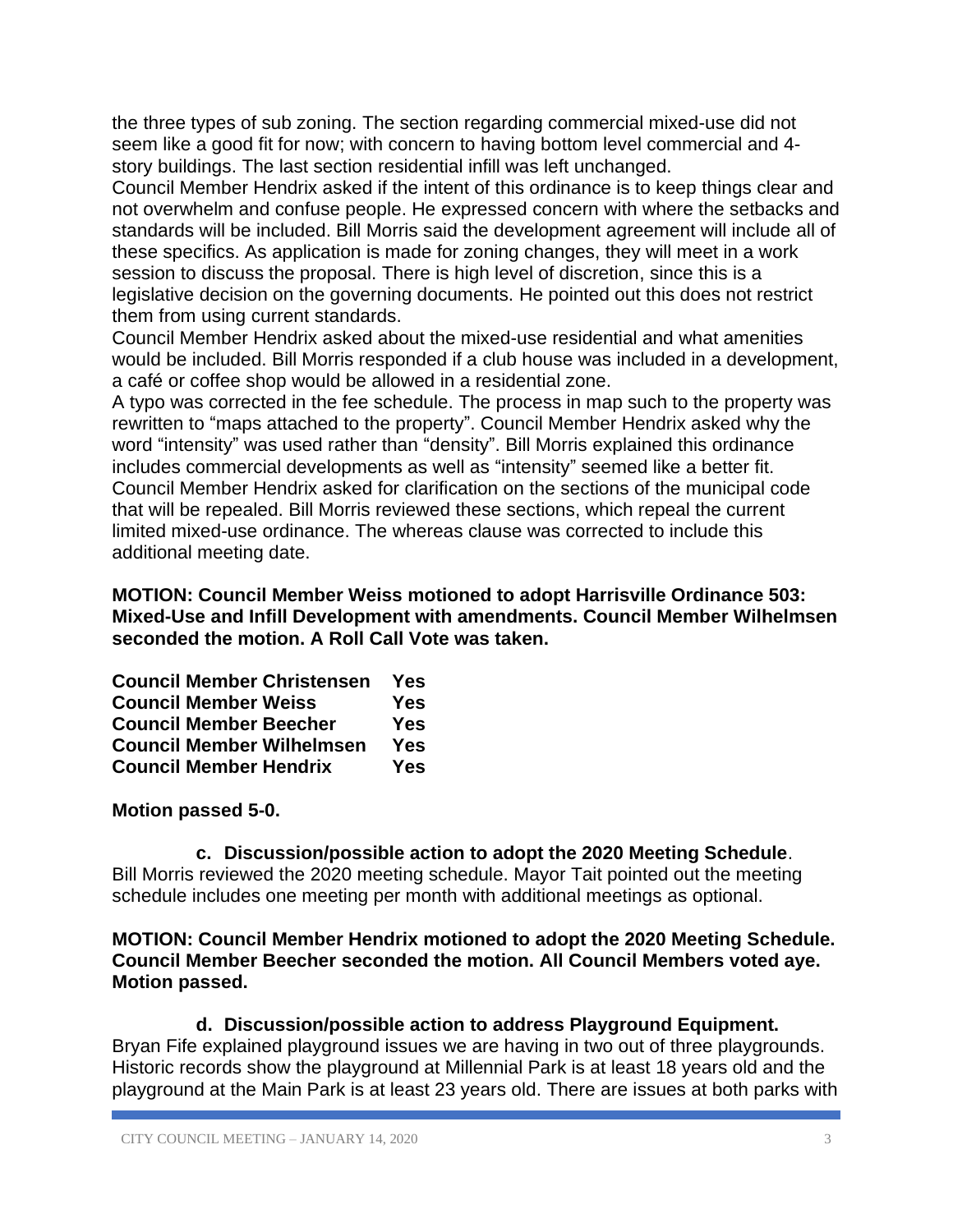deteriorating equipment. The rubberized coating has hardened and is now cracking, causing sharp edges. Replacement parts for this older equipment is no longer available. His staff conducts daily inspections on the equipment. Although he has only received one complaint in October 2019, where a 4-year-old cut himself on a sharp edge, the playgrounds are in unusable condition. He has been researching what to do. Bryan Fife checked with the supplier of new playground equipment who conducted a walk through to give suggestions of how to address this aging equipment. The playgrounds have served their purpose and expired the life of the parts. Whatever measures they take to repair the equipment will be temporary. He is recommending removal of existing equipment, even if they playground is not replaced at this time, due to the liability of the deteriorating equipment.

Jason Watterson from Utah Local Government Trust, who provides insurance to the city, also reviewed pictures of the equipment. He suggested grinding off the sharp areas and have them powder coated, or have them aerosol painted. Neither of these options would last long. Bryan Fife explained he did not receive a straight recommendation for removal. When he reached out for a quote for metal re-decking or sand blasting, the companies did not respond. This is a lot of work and they are not interested. He is seeking approval to remove the equipment and not replace it until a future time. He also mentioned with the possibility of the Golf Course seeking an access through Millennial Park, he would not want to replace equipment that would be removed. Council Member Hendrix asked before making a recommendation for removal, he would like to install a new one, also stating he hopes no access with go through the Millennial Park, asking if there is any possibility of using a RAMP grant. Bill Morris responded there are grants through Game Time as well as RAMP. With removal, there would be one season with no playground equipment. Bryan Fife admitted he would leave the Main Park playground if told to, but recommends removing both. Council Member Weiss stated he would rather remove the equipment than risk injury.

Council Member Wilhelmsen asked what will be left. Bryan Fife said certified wood chips at Millennial Park. The Main Park has a swing set, disc golf, and tennis courts. There is a small playground at the cabin that is still in fair condition. Council Members discussed moving the cabin playground up to Millennial Park. Bill Morris suggested spending the year with public outreach to encourage residents to participate in selecting the new playground equipment.

#### **MOTION: Council Member Hendrix motioned to approve removal of existing equipment and the older portion of the main park equipment with option of moving playground at cabin. Council Member Weiss seconded the motion. All Council Members voted aye. Motion passed.**

Bryan Fife informed Council the price for new playground equipment is between \$40,000 to \$80,000 per playground. Council discussed taking funds from capital projects as matching funds for a RAMP grant next year. This will be budgeted appropriately.

### **e. 2020 Goals**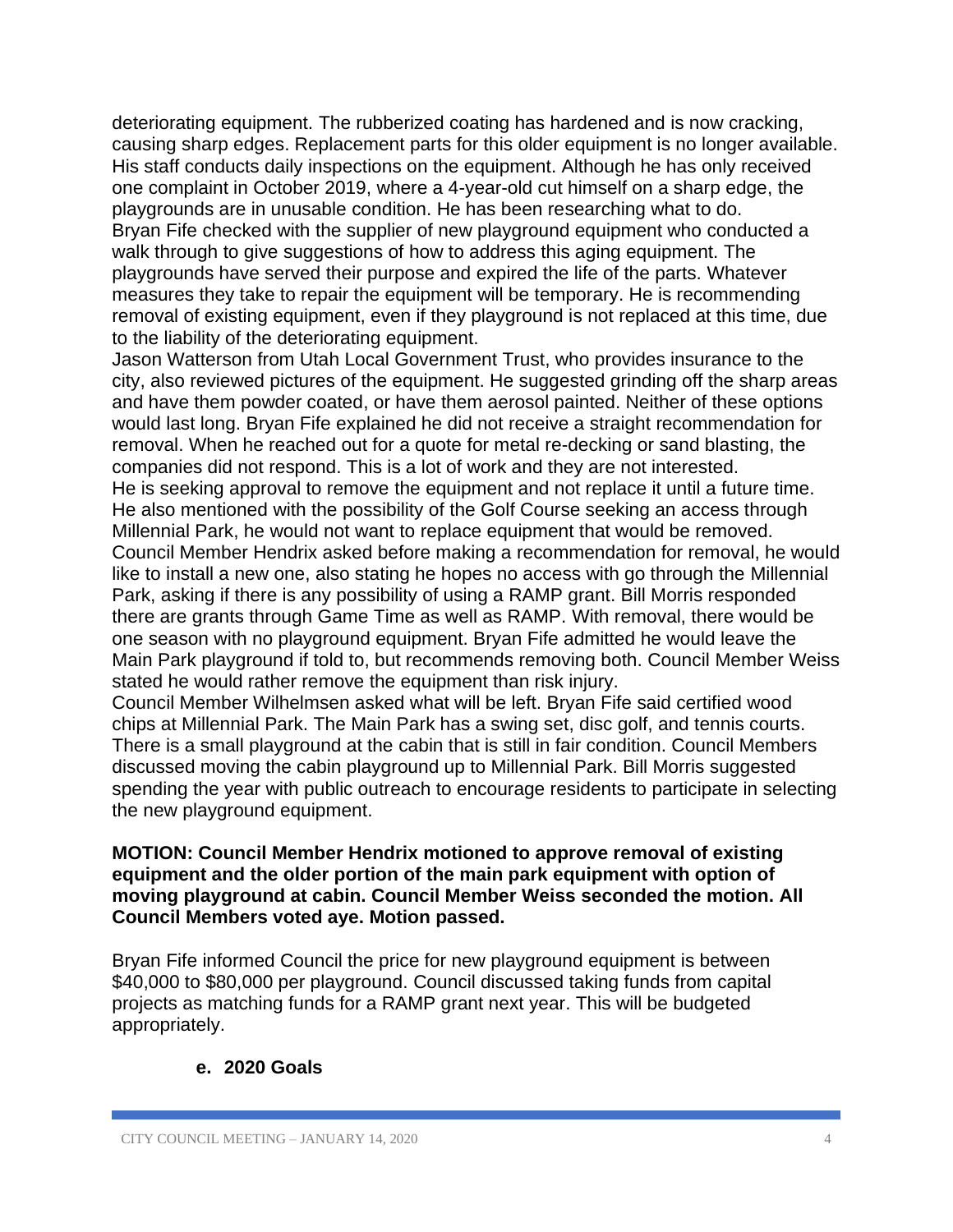Bill Morris reviewed goals from 2019 including the General Plan adoption, which was a significant expense, adopting a housing plan and annexation plan. Parks and recreation listed new playground equipment, fence project, bike park and basketball facility. Bryan Fife said he is finding there is not sufficient time to address the bike park, his staff is only able to maintain at this time. Public Works listed the 1100 North project and Larsen lane project, which was held up with UDOT for a property acquisition issue, and storm water utility update. Police had step in grade policy implementation, fleet replacement, FirstNet phone system, and hanging projector for the downstairs conference room. Bill Morris said admin goals for 2020 include creating community reinvestment agency projects, including survey areas. We sill have a presentation next month of how to phase these projects. Fiscal conservation measures to put an end to carrying over fund balance, and installation of the sound system.

# **6. Public Comments -** *(3 minute maximum)*

Rachel Schow explained she attended a previous council meeting on August 22, 2019 to bring attention to her subdivision north of the fairgrounds. There is a curve in her subdivision where within 10 houses there are 18 small children in the area. The issue is with speeding around the curve. There have been two accidents within a three-month period. Once hitting a power pole and another hitting a vehicle parked in a driveway. At any given time, there could be children crossing the road. She suggested solar signs be installed to deter speeding. The same day she made her complaint, resident Blaine Barrow also complained of speeding on 750 West. There is now a solar speed sign on 750 West, but they still do not have one in her subdivision. She is asking why. Winter has slowed down traffic but they anticipate this will increase again with good weather. She would hate to see a child injured.

Mayor Tait thanked her for input and explained the lack of installation of a sign is due to funding.

# **7. Mayor/Council Follow-Up:**

Dennis Moore explained the police department is seeking a COPS grant, a federal grant that pays 75% of an officer's wage for three years. The grant application deadline is in March. He gave a quick review of why they need additional officers. He reviewed current police statistics which they currently cover with 8 officers. One officer is on light duty, and when vacations occur, they have coverage issues. Another reason they are seeking this funding is our city crime data, we are the 3<sup>rd</sup> highest in Weber County. He reviewed the surrounding police department staffing. The COPS grant would provide opportunity for additional service if we bring in two officers. Also, we are looking at additional needs with the golf course development. Our population is growing and our stats are increasing. Although 2018 crime was down in Harrisville, this is the year we brought back a 10-man force that fills out the coverage. Most of the time we only have one officer on duty.

Since he was hired, 23 officers have been hired and three officers are left. Considering this turn over, it takes 200 hours for FTO and \$700 to outfit. They cannot reissue vests, which cost about \$1,000. Adding up these costs, we are looking at \$172,000 in the last 10 years training officers. Officers are now hard to find. We typically cannot afford experienced officers, unless we luck out. Our crime rate does not say anything about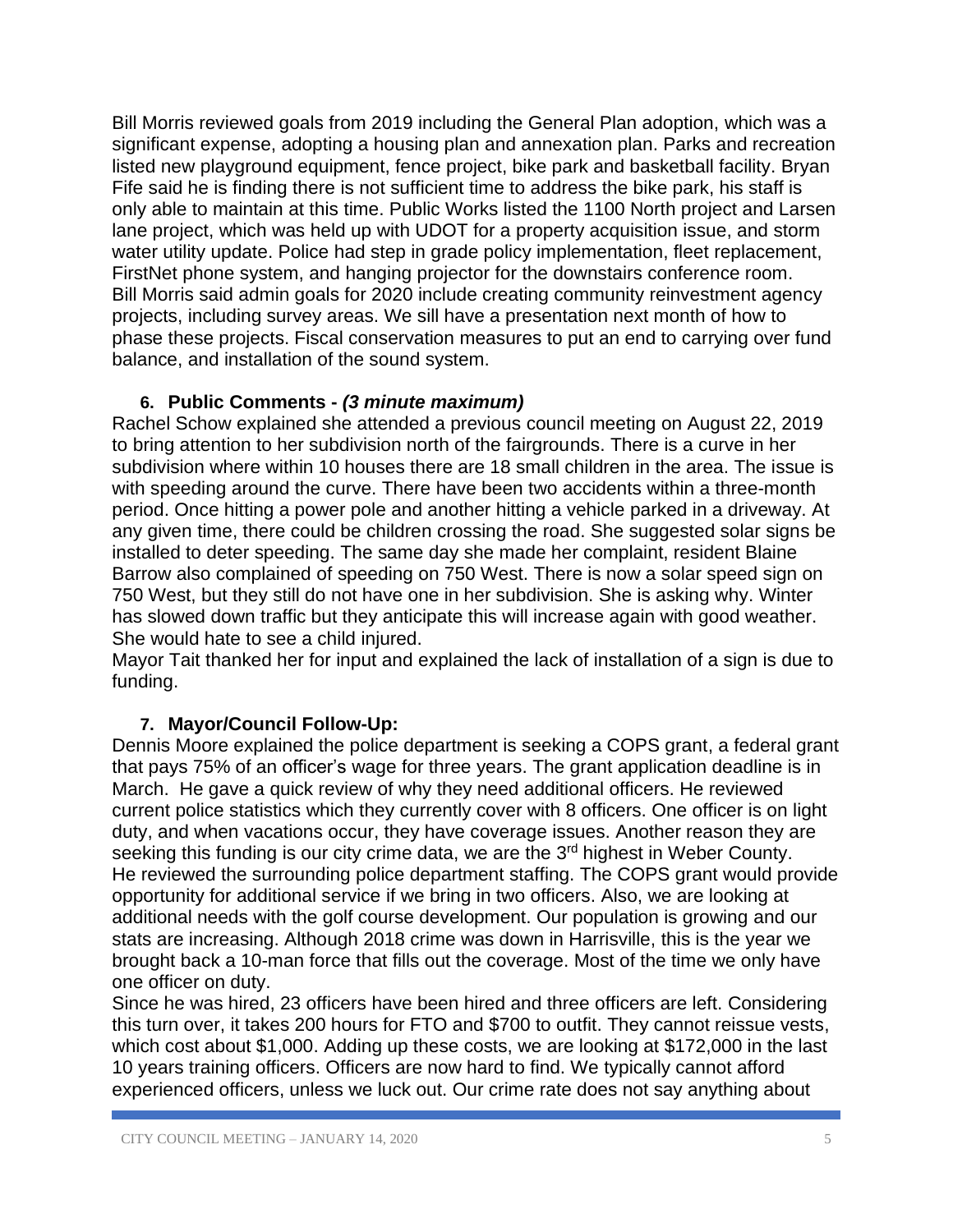our residents of our city. We have a nice area, but we have increased crime from our commercial areas. He feels we are wasting money on training officers. Money is always an issue, with this grant coming back, he feels we need to push for this. One thing we are providing is the best service we can. They understand people are upset with speeding issues, but we are working with one officer on duty at a time. The department has received \$32,000 in grants so far, this fiscal year. He said we are on par with national averages with our crime rate; if anything, the crime index might be slightly lower. Mayor Tait asked when this will become effective if we receive the grant. Lt. Moore said likely in July. He pointed out we cannot keep up with Salt Lake City, because they are paying their officers more.

Mayor Tait asked Council to support application for this grant. Council Members agreed to apply for the COPS grant.

Jennie Knight explained she received an additional bid for the sound system from Music Village. When they conducted their onsite visit, they said they typically fix problems that occur with other providers. They provided three bids for three different types of upgrades. Council Members agreed to put this item on the February agenda as a discussion/action item.

Mayor Tait reminded Council of the mandatory training being held on January 29, 2020 combined with other entities.

**8. CLOSED EXECUTIVE SESSION:** Utah State Code §52-4-205(1)(a): The Council may consider a motion to enter into Closed Executive Session for the purpose of discussion of character, professional competence, or physical or mental health of individual(s).

**MOTION: Council Member Weiss motioned to close the public meeting and enter a Closed Executive Session. Council Member Wilhelmsen seconded the motion. A Roll Call Vote was taken.**

| <b>Council Member Christensen</b> | Yes        |
|-----------------------------------|------------|
| <b>Council Member Weiss</b>       | <b>Yes</b> |
| <b>Council Member Beecher</b>     | <b>Yes</b> |
| <b>Council Member Wilhelmsen</b>  | <b>Yes</b> |
| <b>Council Member Hendrix</b>     | <b>Yes</b> |

**Motion passed 5-0.**

Mayor and Council convened into a Closed Executive Session.

**MOTION: Council Member Weiss motioned to close the Closed Executive Session and reopen the public meeting. Council Member Hendrix seconded the motion. A Roll Call Vote was taken.**

**Council Member Christensen Yes**